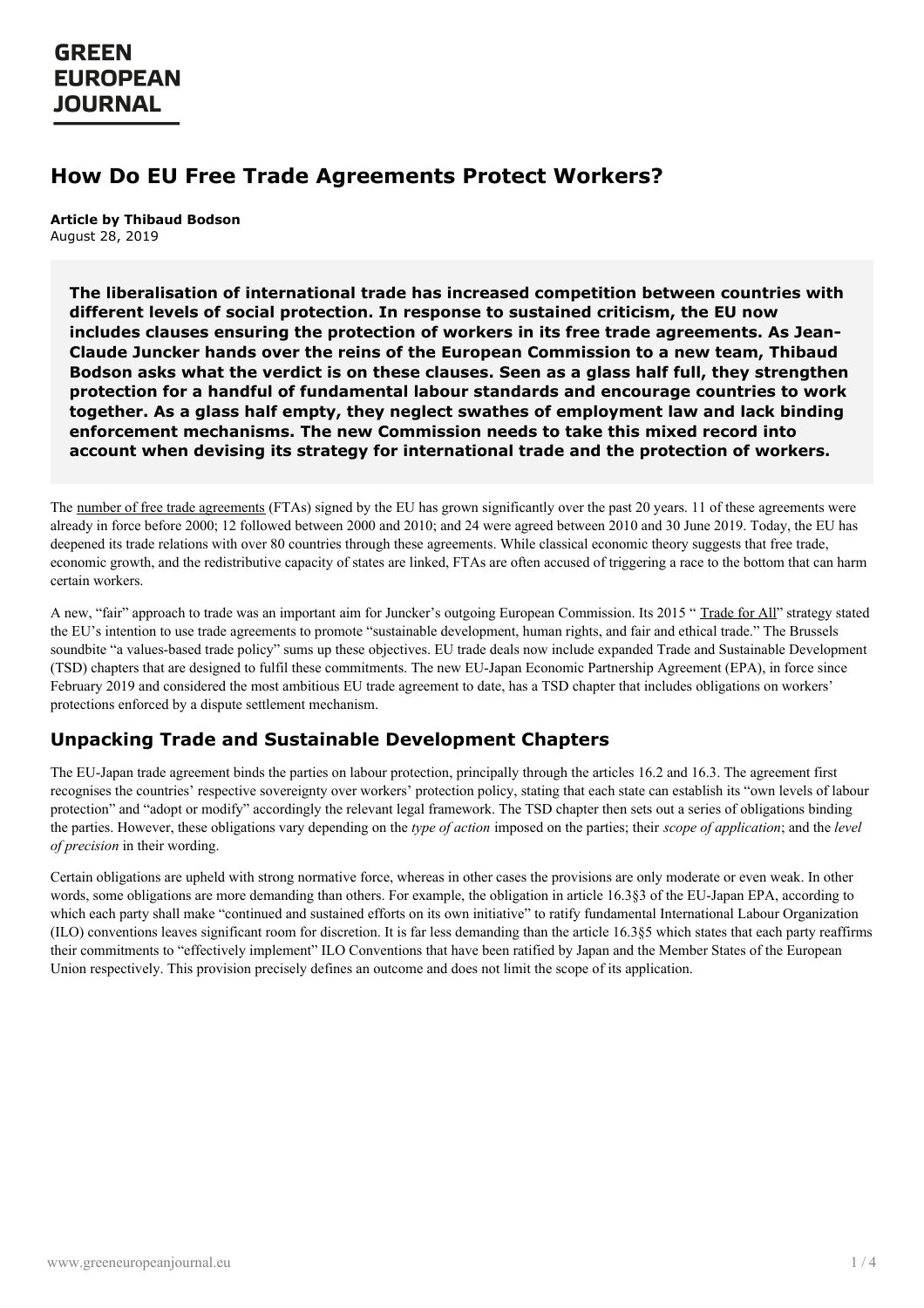| Different degrees of            |                                                                                                                                                                                                                                                                                                                                                           |
|---------------------------------|-----------------------------------------------------------------------------------------------------------------------------------------------------------------------------------------------------------------------------------------------------------------------------------------------------------------------------------------------------------|
| "normative force"               | Obligations on the protection of workers                                                                                                                                                                                                                                                                                                                  |
| <b>Strong normative force</b>   | • Commitment to internationally recognised standards and<br>international agreements (art. 16.2§1)<br>• Commitment to fundamental labour standards (art. 16.3§2)<br>• Commitment to implement ratified ILO Conventions (art.<br>16.385)                                                                                                                   |
| <b>Moderate normative force</b> | • Commitment not to lower levels of protection (art. 16.2§2)<br>• Commitment not to waive the application of laws (art. 16.2§2)<br>• Commitment not to use labour laws as a means for<br>discrimination or restriction of international trade (art. 16.2§3)<br>• Commitment not to use labour standards for protectionist trade<br>purposes (art. 16.3§6) |
| <b>Weak normative force</b>     | • Commitment to high levels of labour protection (art. 16.2§1)<br>• Commitment to improve levels of protection (art. 16.2§1)<br>• Commitment to ratify ILO conventions (art. 16.3§3)<br>• Commitment to full and productive employment and decent<br>work for all (art. $16.3$ §1)                                                                        |

Table 1: normative force of obligations on the protection of workers' rights in the EU-Japan EPA

Obligations contained in TSD chapters are underpinned by a dispute settlement mechanism to be referred to in the event of disagreement on the obligations' implementation or interpretation. Articles 16.17 and 16.18 of the [EU-Japan](https://eur-lex.europa.eu/legal-content/FR/TXT/?uri=CELEX:52018PC0192#document2) EPA govern this procedure and divide it into two phases. The first phase stipulates that the governments must hold consultations to try to resolve the dispute themselves. If the parties cannot reach a mutually satisfactory solution, one of them may request that a panel of experts examine the dispute. Thus the panel of experts assesses the situation and makes recommendations to settle the litigation. The parties then review which measures they can take and their implementation is monitored by a special committee. The dispute settlement mechanism does not provide for sanctions for breaching the obligations in the TSD chapter, but relies on cooperation from the country in breach.

This settlement procedure has only been triggered once to date, in [December](https://www.lemonde.fr/idees/article/2019/01/08/accord-ue-coree-du-sud-bruxelles-enclenche-une-procedure-de-protection-des-travailleurs_5406117_3232.html) 2018 for a dispute between the EU and South Korea. In this case, Brussels is concerned that South Korea is not complying with its commitments on fundamental rights, namely freedom of association, and that South Korea has also failed to make appropriate efforts towards ratifying four fundamental ILO conventions despite its commitment to do so. The case is still [pending](http://international-litigation-blog.com/compliance-with-labour-obligations-under-eu-korea-fta/) and its resolution will reveal much about how effective TSD chapters are at protecting workers' rights.

### **A mixed regime for workers' protection**

Analysing the [obligations](https://www.greeneuropeanjournal.eu) in trade agreements TSD chapters reveals both strengths and weaknesses from the perspective of workers' protection.

First, the EU places significant emphasis on compliance with "internationally recognised standards and international agreements", which are protected by obligations with strong normative force. "Internationally recognised standards" mainly refer to the four fundamental labour standards, namely: (1) freedom of association and the right to collective bargaining; (2) the elimination of forced labour; (3) the abolition of child labour; and (4) the elimination of employment discrimination. In turn, "international agreements" largely stands for ILO conventions. As far as [conventions](https://www.ilo.org/dyn/normlex/fr/f?p=1000:11001:::NO:::) are concerned, it remains up to ILO member states to decide whether or not they wish to ratify them. Indeed, only a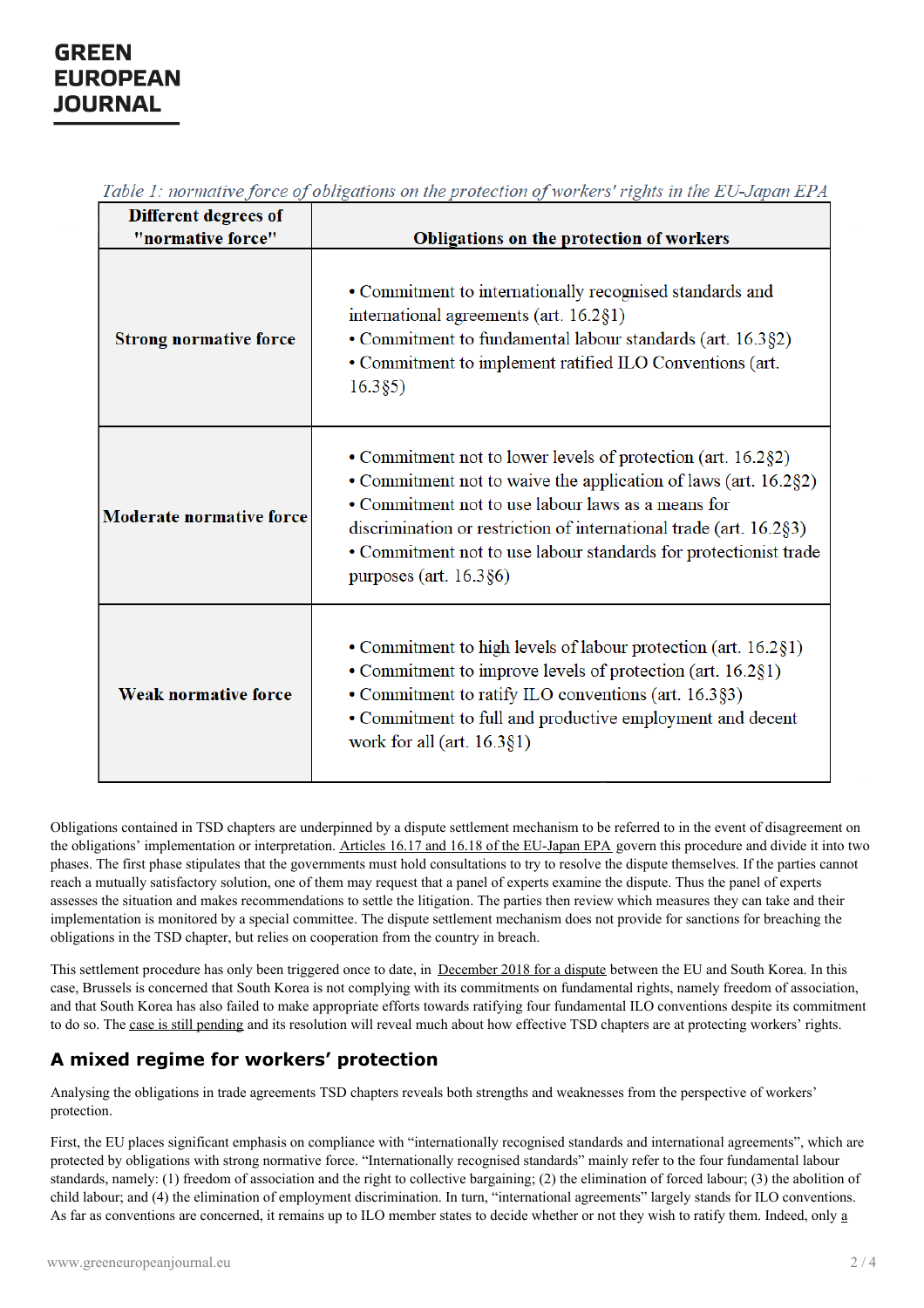limited number of conventions have been implemented. Of the 189 conventions recognised by the ILO, 52 are in force in the United Kingdom, 32 in Japan, 23 in Canada, 20 in China, and 12 in the United States.

Second, strengthened protection of "internationally recognised standards and international agreements" implies that workers' rights that fall outside this core group of standards have weaker protection under EU FTAs. For example, rights regarding fixed-term employment contracts, redundancy and layoffs, retirement, and maternity leave are all therefore protected by less demanding obligations. In this context, TSD chapters can be said to consolidate a limited number of standards, but the regime that they guarantee clearly offers less robust protection for the rest of workers' rights, leaving the door open to a race to the bottom and greater insecurity for workers.

The trade deal regime for the protection of workers is therefore mixed. The model established by Brussels does emphasise a core group of fundamental standards and encourage countries to work together to resolve disputes. Nevertheless, TSD chapters leave whole swathes of labour law to the whims of contracting parties and relies on a dispute settlement mechanism that will not sanction them if they do not meet their obligations.

### **The limits of EU action**

Whatever the verdict on EU trade agreements, any evaluation of to what extent they protect workers must account for the division of competences between the EU and its members states. While the EU can act alone on matters falling under its exclusive competences, for matters covered by shared competences it must operate in concert with member states. Trade deal clauses on the protection of workers are particular in this regard. The Treaty of [Lisbon](https://eur-lex.europa.eu/legal-content/EN/TXT/?uri=CELEX%253A12007L%252FTXT) provides that common commercial policy is an exclusive EU competence, but that social policy, for the aspects defined in the treaty, is a shared competence. So while the EU can in principle conclude FTAs alone, clauses on the protection of workers should in theory be subject to a co-adoption procedure by the EU and its member states.

> *The division of competences in the European treaties determines Brussels' ability to protect workers' rights.*

This conflict of competences was resolved by the [European](http://curia.europa.eu/juris/document/document.jsf?text=&docid=190727&doclang=EN) Court of Justice in May 2017. The Court of Justice ruled that the EU has limited room for manoeuvre when negotiating TSD chapters if it wishes to remain within the limits of its exclusive competences. The court found that the EU's exclusive competence on trade cannot be exercised to "regulate the levels of social protection." Against this backdrop, it can be argued that obligations *reaffirming* "internationally recognised standards and international agreements" do not constitute the regulation of levels of social protection, and therefore do fall under the exclusive EU competence. However, measures such as dispute settlement sanctions or adding to the list of rights that enjoy reinforced protection under TSD chapters could be seen to regulate levels of social protection. As such, these measures would fall under shared competences and require the support of EU member states.

The division of competences in the European treaties therefore determines Brussels' ability to protect workers' rights. If it acts alone, the EU is limited in the protections it can guarantee through its trade agreements. If, on the other hand, it wanted to negotiate more robust mechanisms to protect workers, member states would have to adopt them as well. Such adoption is far from certain however. Which is why, to prevent agreements negotiated from being rejected by one of the 28 capitals, Brussels might prefer to seek ways to act alone.

#### **Regulatory cooperation to protect workers**

Thus, the question of protecting workers in FTAs must be put in the context of the division of competences between the EU and its member states. Progress could however be made by referring to an existing but underused mechanism: regulatory cooperation. Regulatory cooperation has indeed been included in recent agreements. A case in point is [Chapter](https://eur-lex.europa.eu/legal-content/FR/TXT/?uri=CELEX:52018PC0192#document2) 18 on "Good regulatory practices and regulatory cooperation*"* of the EU-Japan agreement. Its procedures have several notable features. First, the chapter envisages general regulatory cooperation and that it should take place through a special yearly committee. As such, the measure is not specific to the protection of workers' rights and can cover other areas such as cybersecurity, animal welfare or consumer rights. Second, regulatory cooperation is voluntary and the contracting parties reserve their full right to regulate. A party could well decide not to participate in this cooperation procedure and, even if it were to, it would remain free to adopt, or not adopt, regulations as it saw fit. Third, the procedure also establishes consultation channels with civil society. This provision widens dialogue to include non-governmental stakeholders and promotes transparency. Finally, the cooperation mechanism provides for prior notice on planned major reforms and allows a party to express its concerns, making it possible for parties to discuss and [potentially](https://www.greeneuropeanjournal.eu) contest a draft of regulation before it is adopted.

> *If properly used, regulatory cooperation would both strengthen the protection of all rights for workers and make it possible to identify trends towards a race to the bottom on social standards.*